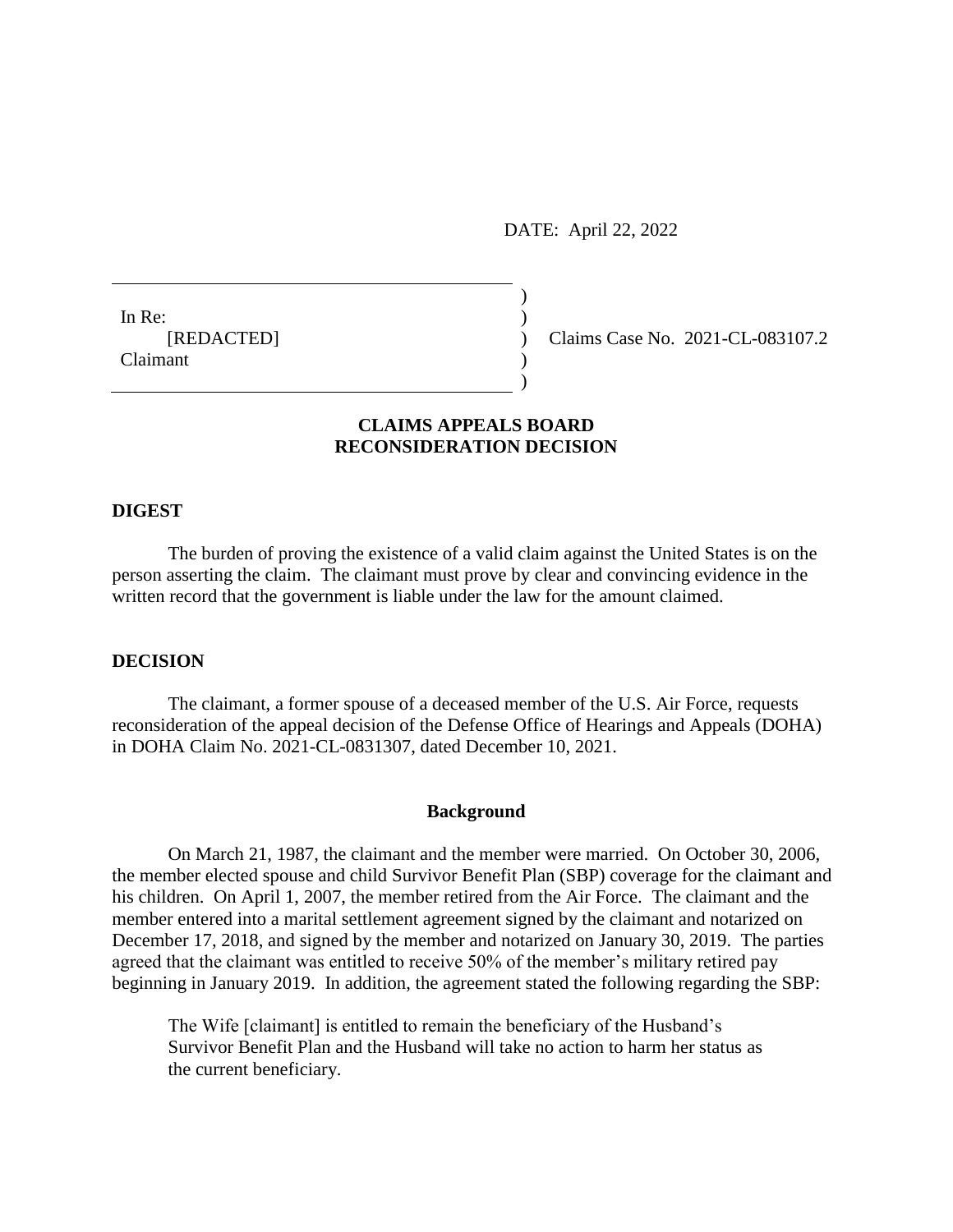On February 18, 2019, the final decree of divorce was issued. The decree incorporated the marital settlement agreement.

On January 25, 2021, the member passed away. The claimant submitted a claim to the Defense Finance and Accounting Service (DFAS) for the SBP annuity as the member's former spouse. On March 29, 2021, DFAS denied her claim for the SBP annuity because the member did not elect former spouse SBP coverage for the claimant, nor did the claimant request a deemed election for SBP coverage within one year of the date of their divorce.

The claimant appealed DFAS's denial of her SBP claim to DOHA. In her appeal, she stated that the member told her that he would take care of everything. She said that she began directly receiving her portion of the member's retired pay in March 2019 through DFAS. Therefore, she assumed that the member had notified DFAS of the divorce. She believed that DFAS and the SBP were one entity, and did not know how the SBP process worked. She also stated that she is experiencing severe financial hardship and attached documents in support of her claim which included the martial settlement agreement, but not the final divorce decree.

In the appeal decision, the DOHA adjudicator upheld DFAS's denial of her claim for the former spouse SBP annuity, finding no evidence that the member elected former spouse SBP coverage or the claimant requested a deemed election for SBP coverage within one year of the divorce. The adjudicator further advised the claimant that she may find relief outside the purview of DOHA by petitioning the Secretary concerned for a correction of military records under 10 U.S.C. § 1552 and 10 U.S.C. § 1454.

In her request for reconsideration, the claimant attaches the final divorce decree. She states that after the divorce the SBP coverage should have been changed from spouse to former spouse, but the member failed to make the change. She states that the member may not have known to request the change since he was suffering from major health issues for the last five years of his life. She further states that she was left as the member's spouse SBP beneficiary on his account and he continued to pay SBP premiums for that coverage until his death.

## **Discussion**

Claims against the government may be allowed only for expenses authorized by statute or regulation. *See* DOHA Claims Case No. 2019-CL-022108.2 (September 17, 2019).

The SBP, 10 U.S.C. §§ 1447-1455, is an income maintenance program for survivors of deceased members of the uniformed services. Spousal coverage ends upon divorce. If a member divorces and wishes to provide SBP coverage for his former spouse, he must notify DFAS in writing of the divorce and his intention to provide coverage for his former spouse, even if the former spouse was the spouse beneficiary immediately prior to the divorce. Former spouse coverage must be established within one year after the date of the divorce. *See* 10 U.S.C.  $§1448(b)(3)(A)(iii)$ . In addition, a member may be required under the terms of a divorce decree to provide SBP coverage to his former spouse. If he fails to do so, the former spouse has one year from the date of the divorce to request a deemed election. *See* 10 U.S.C. § 1450(f)(3).